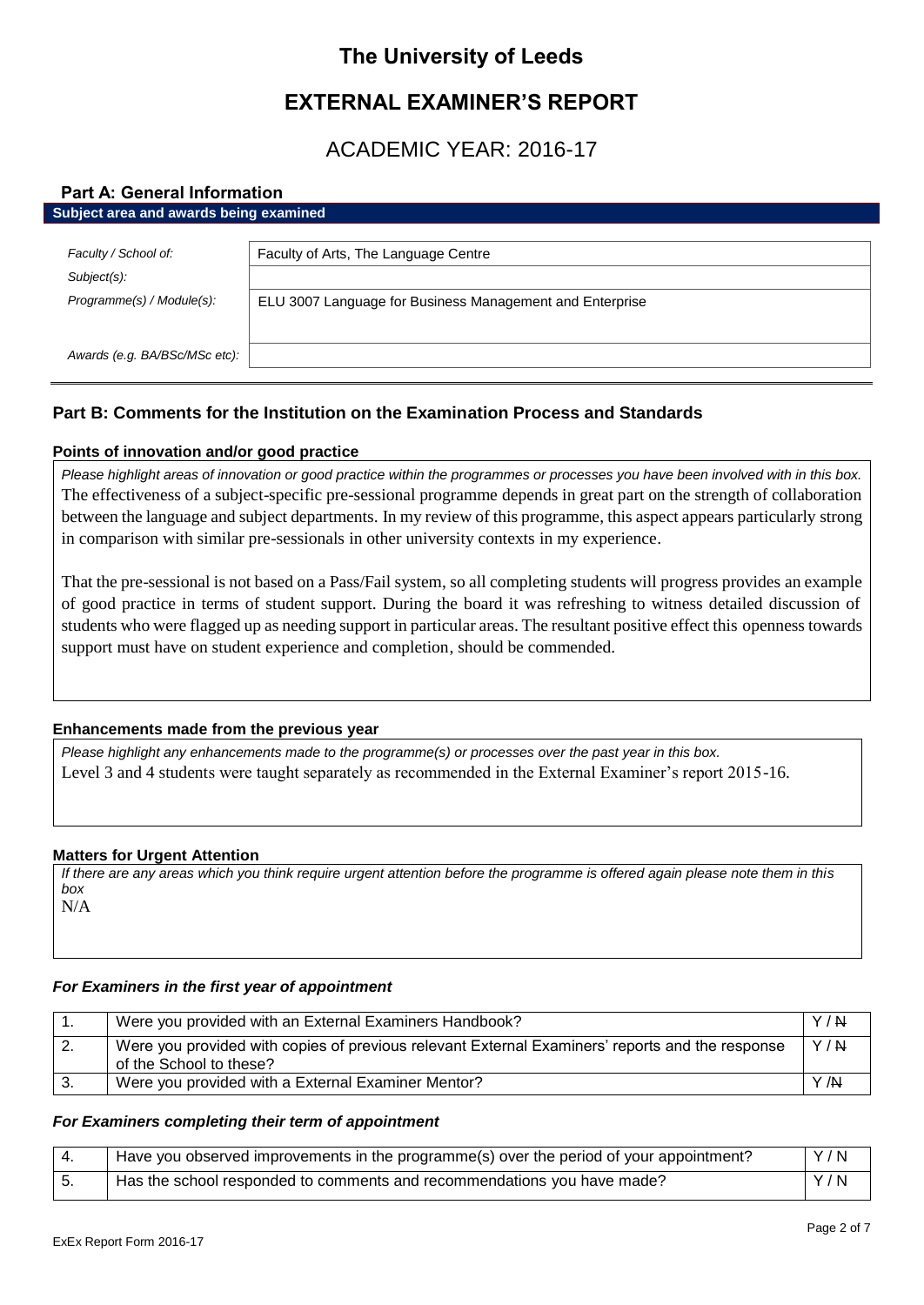| Where recommendations have not been implemented, did the school provide clear reasons for | Y/N  |
|-------------------------------------------------------------------------------------------|------|
| this?                                                                                     |      |
| Have you acted as a External Examiner Mentor?                                             | Y /N |

*Please comment on your experience of the programme(s) over the period of your appointment, remarking in particular on changes from year to year and the progressive development and enhancement of the learning and teaching provision, on standards achieved, on marking and assessment and the procedures of the School*

# **Standards**

| 8.  |                                                                                                                                                                                                                                                                                                                                                                                                                                                      |     |
|-----|------------------------------------------------------------------------------------------------------------------------------------------------------------------------------------------------------------------------------------------------------------------------------------------------------------------------------------------------------------------------------------------------------------------------------------------------------|-----|
|     | Is the overall programme structure coherent and appropriate for the level of study?                                                                                                                                                                                                                                                                                                                                                                  | Y/N |
| 9.  | Does the programme structure allow the programme aims and intended learning outcomes to be<br>met?                                                                                                                                                                                                                                                                                                                                                   | Y/N |
| 10. | Are the programme aims and intended learning outcomes commensurate with the level of award?                                                                                                                                                                                                                                                                                                                                                          | Y/M |
| 11. | Did the Aims and ILOs meet the expectations of the national subject benchmark (where relevant)?                                                                                                                                                                                                                                                                                                                                                      | Y/N |
| 12. | Is the programme(s) comparable with similar programmes at other institutions?                                                                                                                                                                                                                                                                                                                                                                        | Y/N |
|     | Please use this box to explain your overall impression of the programme structure, design, aims and intended<br>learning outcomes.                                                                                                                                                                                                                                                                                                                   |     |
|     | The aims and ILOs are highly appropriate. They have been carefully designed to allow for clarification and<br>investigation of content along with language and academic skills development. ILOs are appropriate, supportive and<br>respectful of learners being challenging and realistic in relation to the academic demands which are to follow. Good<br>links are made between these and course content.                                         |     |
|     | The design is creative and provides students with a supportive bridge into their subject studies. The subject-specific<br>element is appropriately very strong being central and providing the core around which the language development<br>takes place. This is worthy of comment since some pre-sessional modules in other institutions can feel primarily like<br>language development programmes with some subject-specific elements tagged on. |     |
|     | The structure followed in ELU3007 results in fewer face-to-face whole class contact time than on some comparable<br>pre-sessionals but the integration of significant amounts of independent study time is highly-appropriate and well-<br>managed here.                                                                                                                                                                                             |     |
|     | As a general comment the approach taken here feels very much like the students are being provided with a model of<br>how best to approach the rest of their studies - which will prove of great benefit to the learner.                                                                                                                                                                                                                              |     |
| 13. | Is the influence of research on the curriculum and learning and teaching clear?                                                                                                                                                                                                                                                                                                                                                                      | Y/N |
|     | Please explain how this is/could be achieved (examples might include: curriculum design informed by current research                                                                                                                                                                                                                                                                                                                                 |     |
|     | in the subject; practice informed by research; students undertaking research)<br>The design of ELU3007 is clearly informed by research into the most effective way to deal with EAP skills<br>improvement along with subject requirements.                                                                                                                                                                                                           |     |
| 14. | Does the programme form part of an Integrated PhD?                                                                                                                                                                                                                                                                                                                                                                                                   | Y/N |
|     | Please comment on the appropriateness of the programme as training for a PhD:                                                                                                                                                                                                                                                                                                                                                                        |     |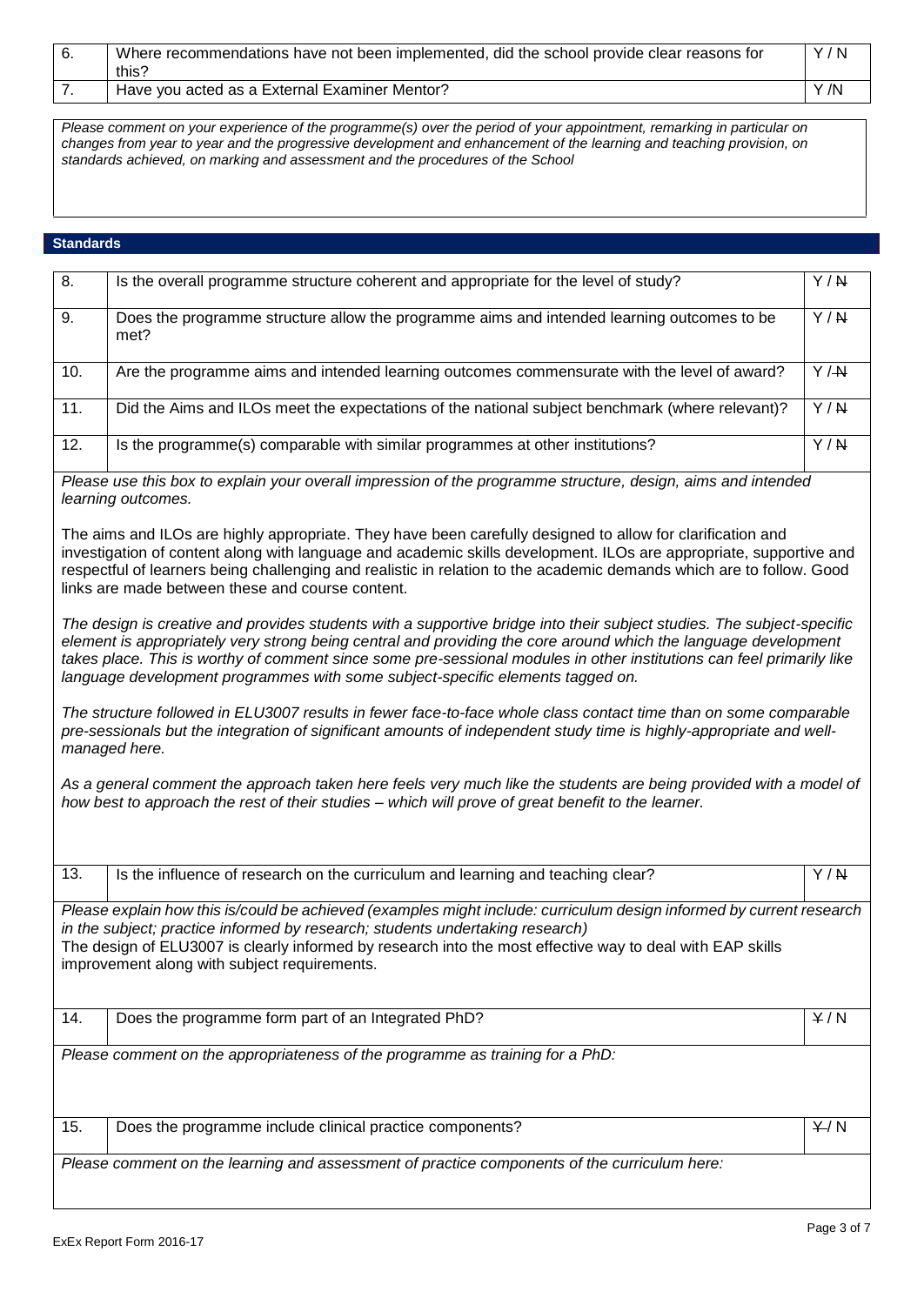| 16. | Is the programme accredited by a Professional or Statutory Regulatory Body (PSRB)?           | Y/N |
|-----|----------------------------------------------------------------------------------------------|-----|
|     | Please comment on the value of, and the programme's ability to meet, PSRB requirements here: |     |

# **Assessment and Feedback**

Г

| 17.                                                                                                                                                                                                                                                                                                                                                                                                                                                                                                                                                                                                                                                                             | Does the programme design clearly align intended learning outcomes with assessment?                                                                                                                                                                                                                                                                                                                                                                                         | Y/N |
|---------------------------------------------------------------------------------------------------------------------------------------------------------------------------------------------------------------------------------------------------------------------------------------------------------------------------------------------------------------------------------------------------------------------------------------------------------------------------------------------------------------------------------------------------------------------------------------------------------------------------------------------------------------------------------|-----------------------------------------------------------------------------------------------------------------------------------------------------------------------------------------------------------------------------------------------------------------------------------------------------------------------------------------------------------------------------------------------------------------------------------------------------------------------------|-----|
|                                                                                                                                                                                                                                                                                                                                                                                                                                                                                                                                                                                                                                                                                 | Please comment on the assessment methods and the appropriateness of these to the ILOs, in particular: the design<br>and structure of the assessment methods, and the arrangements for the marking of modules and the classification of awards; the<br>quality of teaching, learning and assessment methods that may be indicated by student performance.                                                                                                                    |     |
|                                                                                                                                                                                                                                                                                                                                                                                                                                                                                                                                                                                                                                                                                 | Summative assessment methods for this EL3007 are appropriate and in keeping with pre-sessionals delivered by<br>other institutions: an Essay and Oral Presentation. These are clearly linked to the ILOs giving students adequate<br>opportunity to demonstrate learning. Assessment criteria are available to students as well as staff.                                                                                                                                   |     |
|                                                                                                                                                                                                                                                                                                                                                                                                                                                                                                                                                                                                                                                                                 | The assessments have been designed to allow students to use the skills under focus in class sessions. The realistic<br>nature of these assessments is a positive feature with learners being required to listen and read-to-write. Feedback<br>on drafts which inform final submissions, a key aspect of many pre-sessionals, is an important element here too.                                                                                                             |     |
| 18.                                                                                                                                                                                                                                                                                                                                                                                                                                                                                                                                                                                                                                                                             | Is the design and structure of the assessment methods appropriate to the level of award?                                                                                                                                                                                                                                                                                                                                                                                    | Y/N |
| 19.                                                                                                                                                                                                                                                                                                                                                                                                                                                                                                                                                                                                                                                                             | Were students given adequate opportunity to demonstrate their achievement of the programme<br>aims and intended learning outcomes?                                                                                                                                                                                                                                                                                                                                          | Y/N |
|                                                                                                                                                                                                                                                                                                                                                                                                                                                                                                                                                                                                                                                                                 | course. This suggests clarity of feedback from which students could make significant learning gains. Certainly the<br>marking of assignments seemed appropriate in the majority of cases and the marking criteria were supportive and<br>clear for those assessing the assignments so supporting standardization.                                                                                                                                                           |     |
| feedback:<br>criteria.                                                                                                                                                                                                                                                                                                                                                                                                                                                                                                                                                                                                                                                          | Please use this box to provide any additional comments you would like to make in relation to assessment and<br>The marking criteria were strong for both the Essay and Oral Presentation but it would be helpful as an assessor to<br>see how learners are supported in unpicking those for the Essay, since as they stand they could be said to be of<br>more immediate help to teachers than learners. I think examples would help in addition to the text explaining the |     |
| The team have put effort into creating a feedback sheet which can allow faster turnaround of marking. However I felt<br>more annotation on the final essay would have been helpful for students to take away with then and reflect upon and<br>feel a recommendations section for free text comments would be a supportive addition to this.                                                                                                                                                                                                                                                                                                                                    |                                                                                                                                                                                                                                                                                                                                                                                                                                                                             |     |
| In relation to student performance, I had sight of the final essay submission but actually I feel the draft submission<br>would be more enlightening in many ways. I imagine it is in the draft that the skilled teacher identifies strengths and<br>weaknesses and guides students towards making improvements. When I queried this the course director did provide<br>me with a link to draft submissions on the day of the exam board but the link didn't work so unfortunately I didn't get<br>to see them. I feel allowing access to these for External Examiners would be beneficial and my instinct is, the quality<br>of feedback there would reflect well on the team. |                                                                                                                                                                                                                                                                                                                                                                                                                                                                             |     |
| I was pleased to note that the module leader has every intention of altering the assessment weighting as the current<br>split of 80% for the essay and 20% for the Oral Presentation seems unbalanced.                                                                                                                                                                                                                                                                                                                                                                                                                                                                          |                                                                                                                                                                                                                                                                                                                                                                                                                                                                             |     |
|                                                                                                                                                                                                                                                                                                                                                                                                                                                                                                                                                                                                                                                                                 |                                                                                                                                                                                                                                                                                                                                                                                                                                                                             |     |

20. Were you provided with guidance relating to the External Examiners role, powers and responsibilities in the examination process?

Y / N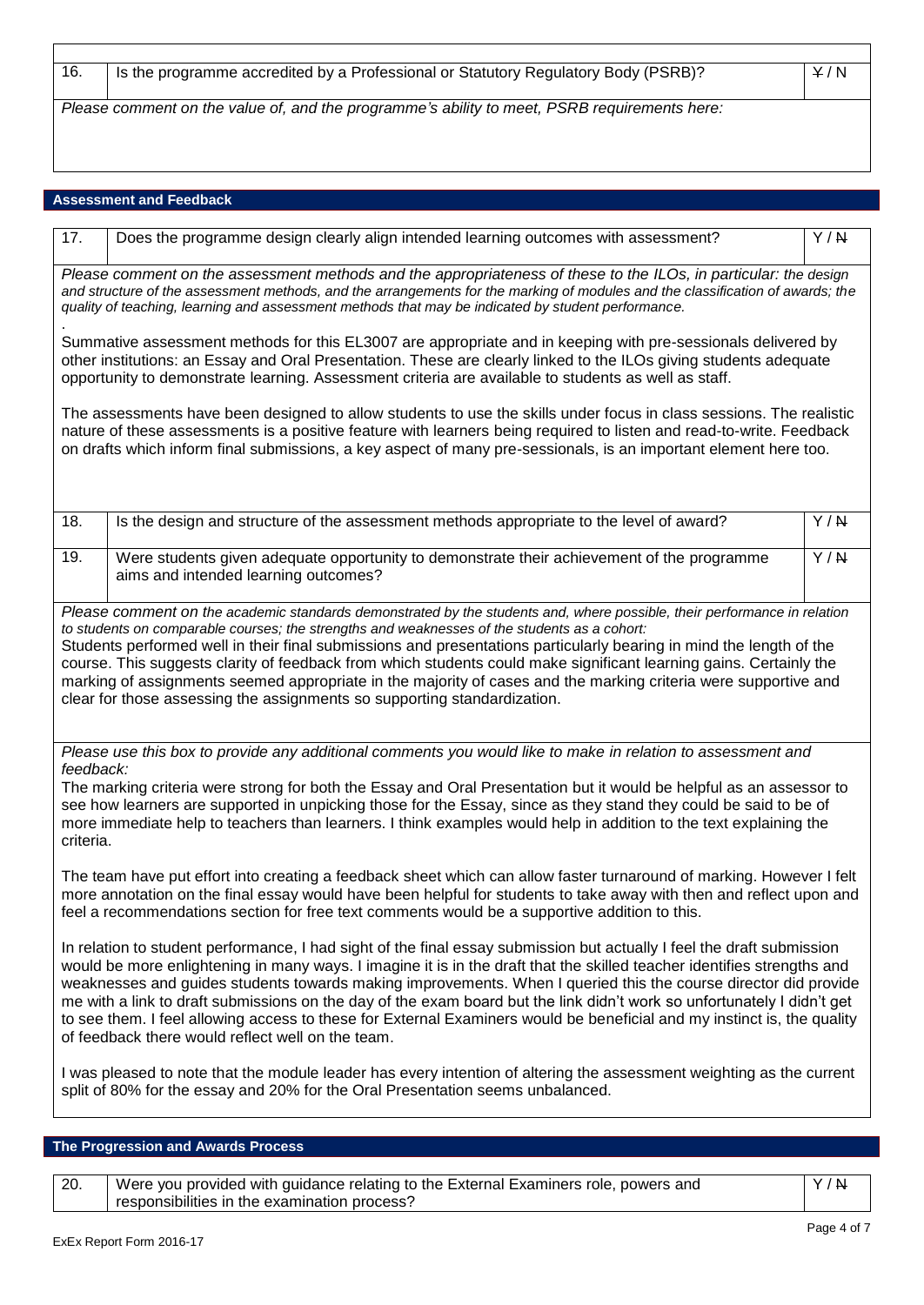| $\overline{21}$ . | Was the progression and award guidance provided sufficient for you to act effectively as an<br><b>External Examiner?</b>                          | $\overline{Y/N}$            |
|-------------------|---------------------------------------------------------------------------------------------------------------------------------------------------|-----------------------------|
| 22.               | Did you receive appropriate programme documentation for your area(s) of responsibility?                                                           | $\overline{Y/N}$            |
| $\overline{23}$ . | Did you receive appropriate module documentation for your area(s) of responsibility?                                                              | $\overline{Y/N}$            |
| 24.               | Did you receive full details of marking criteria applicable to your area(s) of responsibility?                                                    | $\overline{Y/N}$            |
| 25.               | Were you provided with all draft examination papers/assessments?                                                                                  | $\overline{Y/N}$            |
| 26.               | Was the nature and level of the assessment questions appropriate?                                                                                 | $\overline{Y}/\overline{X}$ |
| 27.               | Were suitable arrangements made to consider your comments on assessment questions?                                                                | $\overline{Y/N}$            |
| $\overline{28}$ . | Was sufficient assessed work made available to enable you to have confidence in your evaluation<br>of the standard of student work?               | $\overline{Y/N}$            |
| 29.               | Were the examination scripts clearly marked/annotated?                                                                                            | $\overline{Y/N}$<br>N/A     |
| 30.               | Was the choice of subjects for final year projects and/or dissertations appropriate?                                                              | $\overline{Y/N}$<br>N/A     |
| 31.               | Was the method and standard of assessment appropriate for the final year projects and/or<br>dissertations?                                        | Y/N<br>N/A                  |
| $\overline{32}$ . | Were the administrative arrangements satisfactory for the whole process, including the operation of<br>the Progression and Awards Board?          | $\overline{Y/N}$            |
| 33.               | Were you able to attend the Progression and Awards Board meeting?                                                                                 | $\overline{Y/N}$            |
| $\overline{34}$ . | Were you satisfied with the recommendations of the Progression and Awards Board?                                                                  | $\overline{Y/H}$            |
| 35.               | Were you satisfied with the way decisions from the School Special Circumstances meeting were<br>communicated to the Progression and Awards Board? | Y/N                         |
|                   | Please use this box to provide any additional comments you would like to make on the questions above:                                             |                             |
|                   |                                                                                                                                                   |                             |

### **Other comments**

#### **Please use this box if you wish to make any further comments not covered elsewhere on the form**

I assessed ELU3007 and ELU3006 both subject-specific pre-sessionals but very different in many ways. As I was reviewing them both, I could see opportunities for more standardization in approach and sharing of good practice. For example, the ILOs on ELU3007 were extremely strong and very focused on academic literacy and skills development and ELU3006 could benefit from integrating a similar style . ELU3006 assessment feedback was more detailed in terms of written comments which was a little less well-developed in ELU3007. ELU3007 had a very slick, integrated joined up feel in terms of content and tasks which was appropriate for such a short course. ELU3006 was less so, which makes it more demanding of the students.

The module leader expressed some concerns that students on ELU3007 were not all Business Management and Enterprise<br>students. I would support concern since the fact that a subject-specific pre-sessional exactly matches the concern since the fact that a subject-specific pre-sessional exactly matches the future study needs of the student is its strength and USP, without that match, the student experience could be compromised.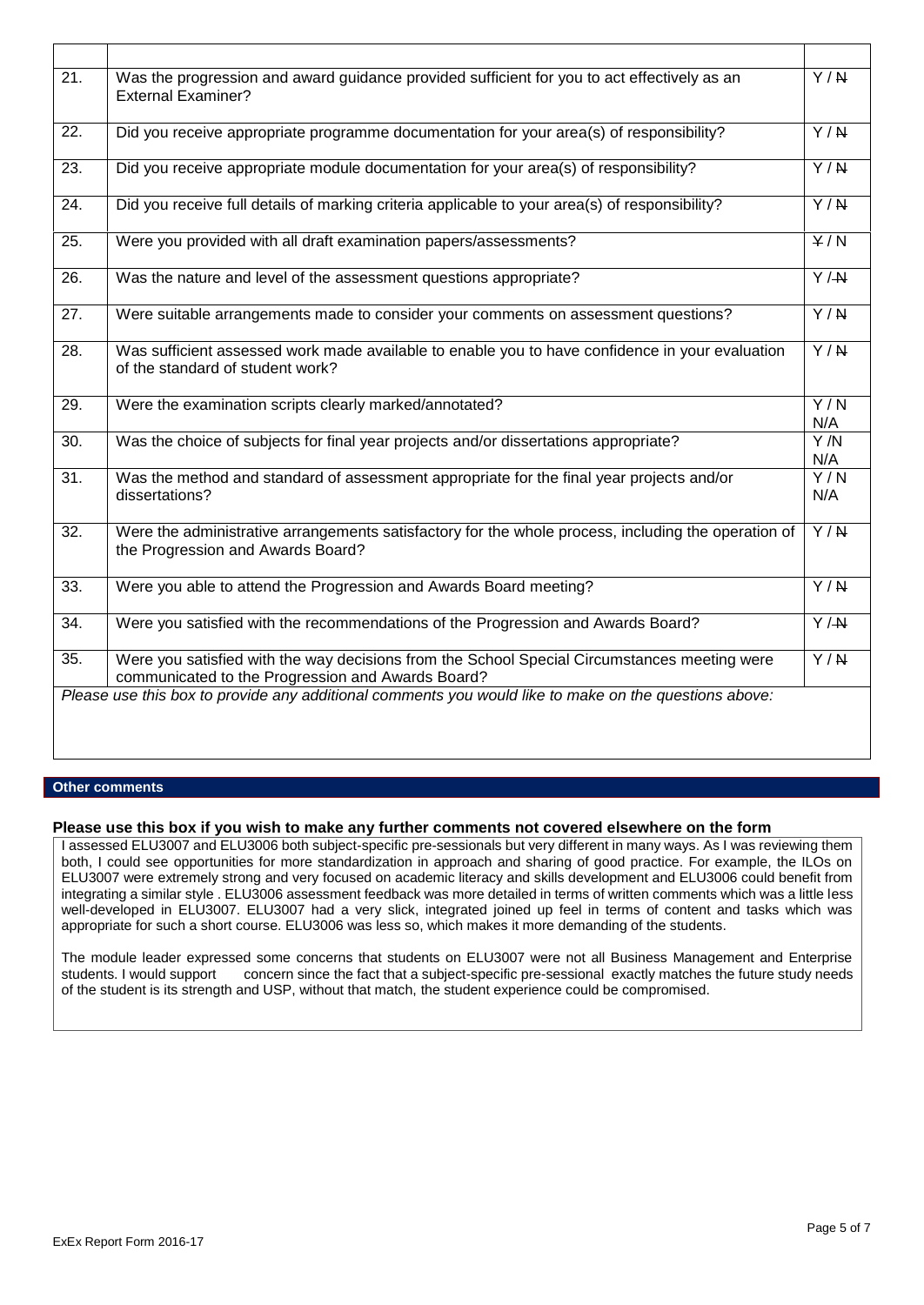| Name of School and Head of School (or nominee) |                                      |  |
|------------------------------------------------|--------------------------------------|--|
|                                                |                                      |  |
| Title and Name of Responder:                   |                                      |  |
| Position*:                                     | Deputy Director of Student Education |  |
| Faculty / School of:                           | Faculty of Arts, The Language Centre |  |
| Address for communication:                     |                                      |  |
|                                                |                                      |  |
| Email:                                         |                                      |  |
| Telephone:                                     |                                      |  |

*\*If the individual responding to the report is not the Head of School please state their position within the School.*

#### **Completing the School response**

The completed School response (including the full original report) should be attached to an e-mail and sent to the Pro-Dean for Student Education in the relevant Faculty. Following approval by the Pro-Dean for Student Education, the School must send the response (including the full original report) directly to the External Examiner. A copy must also be emailed to the Quality Assurance Team at gat@leeds.ac.uk. External Examiners should receive a formal response no later than six weeks after receipt of the original report.

#### *Response to Points of innovation and/or good practice*

Thank you for your report for ELU 3007 Language for Business Management and Enterprise and for your helpful and very positive comments, not only in your written report, but also in the verbal feedback you gave us on the day of your visit.

#### *Response to Enhancements made from the previous year*

#### *Response to Matters for Urgent Attention*

*If any areas have been identified for urgent attention before the programme is offered again please provide a specific response to them here:*

N/A

#### *Response to questions 1-7 (and related comments)*

*Schools may provide a general response; however, where Examiners raise specific points these must be addressed individually:*

### **Standards**

#### *Response to questions 8 to 16 (and related comments)*

*Schools may provide a general response; however, where Examiners raise specific points these must be addressed individually:* Thank you for your positive comments in this section and particularly in point 13, in which you refer to the robust design of ELU3007. Remit for course development has been provided and Strand Leaders will be participating in structured peer reviews during terms 2 and 3 to facilitate the process of achieving standardisation across modules, over the next 1 – 2 years. Your concluding comments on this module will serve to highlight its strengths and are therefore appreciated.

**Assessment and Feedback**

#### *Response to questions 17 to 19 (and related comments)*

*Schools may provide a general response; however, where Examiners raise specific points these must be addressed individually:*